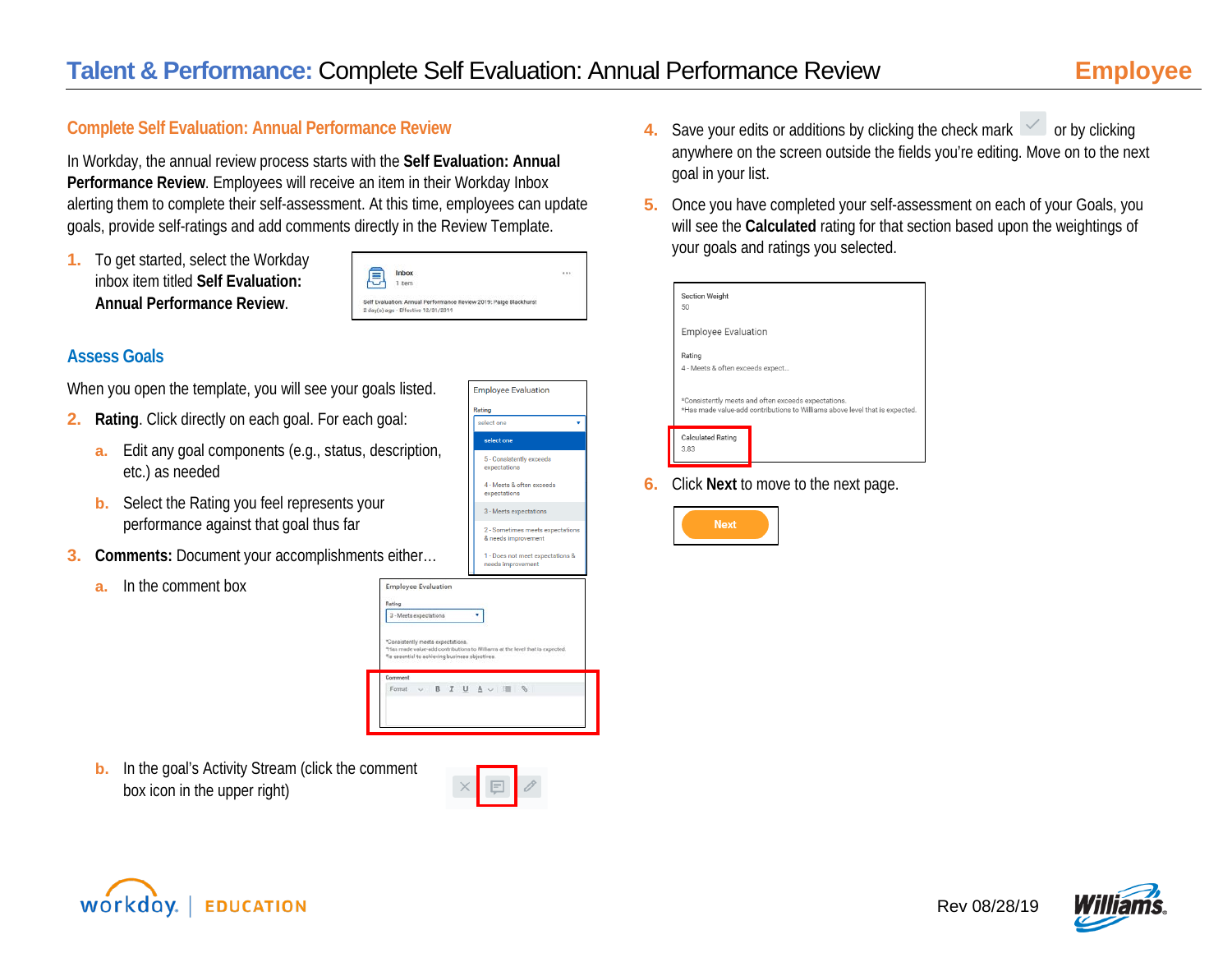#### **Assess Competencies**

Williams' seven core competencies are reflected.

**7. Rating**. Click on the first competency, *Action oriented*. Review the description and select the Competency Rating that best represents how you have demonstrated that competency.

| Competency                                                                                                                                     |                                                                                                                                                                                |   |
|------------------------------------------------------------------------------------------------------------------------------------------------|--------------------------------------------------------------------------------------------------------------------------------------------------------------------------------|---|
|                                                                                                                                                |                                                                                                                                                                                |   |
| Action oriented                                                                                                                                |                                                                                                                                                                                |   |
| Category                                                                                                                                       |                                                                                                                                                                                |   |
| <b>Taking Initiative</b>                                                                                                                       |                                                                                                                                                                                |   |
| <b>Description</b>                                                                                                                             |                                                                                                                                                                                |   |
| · Drives others to take timely action.<br>· Instills a can do attitude in others.<br>· Pushes team or others to take action on new challenges. | Taking on new opportunities and tough challenges with a sense of urgency, high energy, and enthusiasm.<br>· Identifies and seizes new opportunities that benefit the business. |   |
| Employee Evaluation<br>Competency Rating                                                                                                       |                                                                                                                                                                                |   |
| select one                                                                                                                                     |                                                                                                                                                                                |   |
| select one                                                                                                                                     |                                                                                                                                                                                |   |
| 5 - Exceeds expectations                                                                                                                       |                                                                                                                                                                                |   |
|                                                                                                                                                |                                                                                                                                                                                |   |
| 3 - Meets expectations                                                                                                                         |                                                                                                                                                                                |   |
|                                                                                                                                                |                                                                                                                                                                                |   |
| 1 - Needs improvement                                                                                                                          |                                                                                                                                                                                |   |
| <b>CONSIGNIALS</b><br>Format v B I U A v III &                                                                                                 |                                                                                                                                                                                | È |

**8. Comments**. Provide examples of how you've demonstrated that competency at the rating level you have chosen. The **Behavior** section provides context regarding what is expected at your level for that selected rating.

Note. If you're an individual contributor, two sets of behaviors will be presented. Refer to the one that corresponds to the ladder/level of your current role.

**9.** Save your edits or additions by clicking the check mark or by clicking anywhere on the screen outside the fields you're editing. Move on to the next competency.

| <b>Employee Evaluation</b><br><b>Competency Rating</b><br>3 - Meets expectations |                                                                                                                                                                                                                                                                                                                         |
|----------------------------------------------------------------------------------|-------------------------------------------------------------------------------------------------------------------------------------------------------------------------------------------------------------------------------------------------------------------------------------------------------------------------|
| Behavior                                                                         | Ladder/levels B1-B2, T1-T2, P1-P2: Takes on work and assignments with enthusiasm and a can-do attitude, Identifies what needs to be done and acts to meet immediate needs. Starts work quickly enough to<br>meet deadlines. Attempts to resolve routine problems without asking for help.                               |
|                                                                                  | Ladder/levels B3-B5, T3-T5, P3-P6: Takes action on important issues in a timely manner. Identifies and pursues new opportunities when they arise, grasping the major benefits to the organization. Takes on<br>difficult issues and challenges in a timely manner. Takes the initiative to fix the problems that arise. |

**10.** Once you have completed your self-assessment on each of your competencies, you will see the **Calculated** rating for that section. This Calculated rating will be used in the calculation of your Overall Rating.

| <b>Employee Evaluation</b>                         |  |
|----------------------------------------------------|--|
| <b>Competency Rating</b><br>3 - Meets expectations |  |
| Behavior                                           |  |
| <b>Calculated Competency Rating</b><br>3.57        |  |
| <b>Section Weight</b><br>50                        |  |

**11.** Click **Next** to move to the next page.